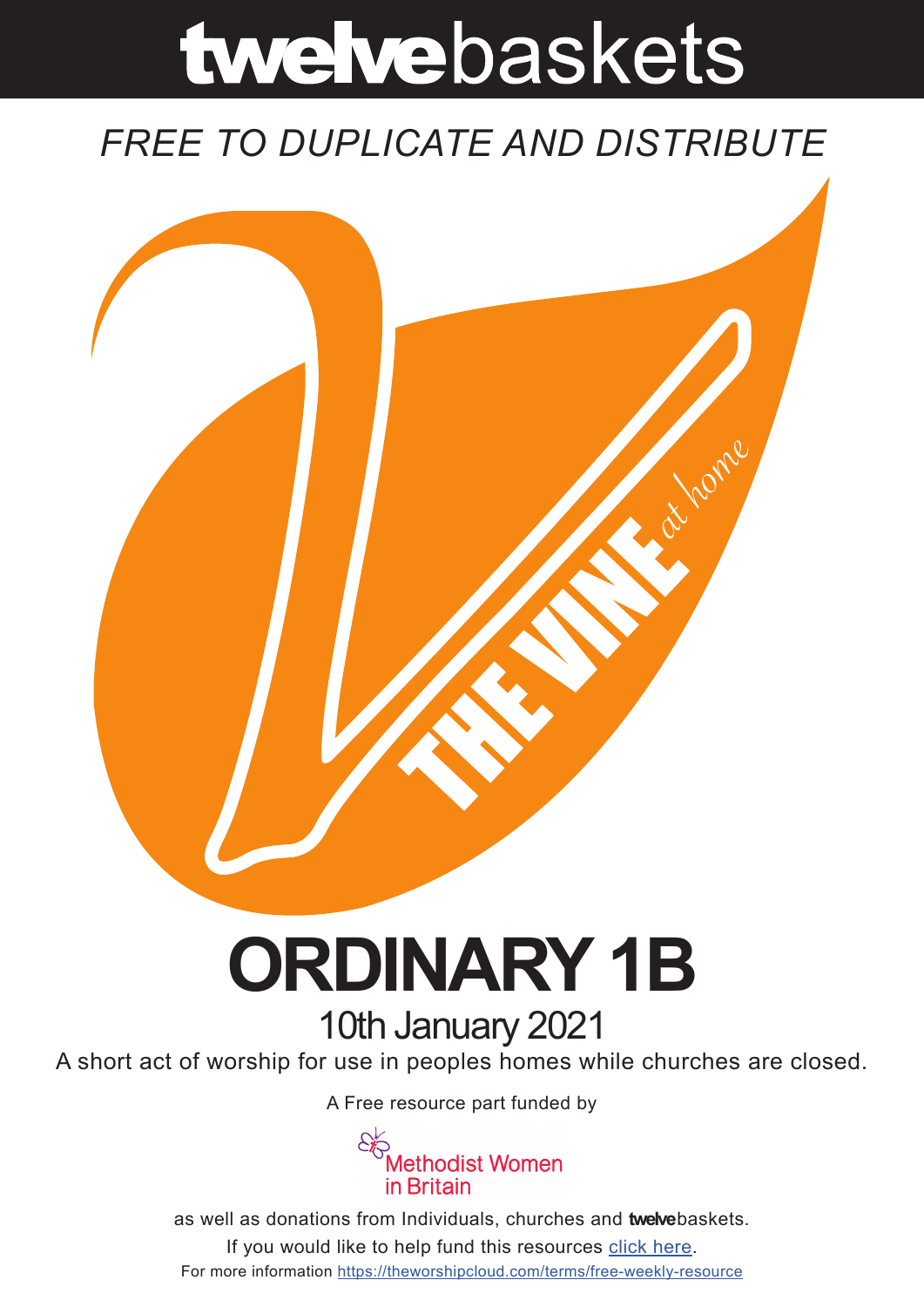#### **Call to worship**

As we settle into the rhythm of 2021, we gather in your presence. As a new week begins, we come to worship you. As a new service starts, we seek to encounter your grace. As we enter into this moment, we pray for transformation by your Spirit, O Lord. Amen<sup>[1](#page-1-0)</sup>

#### <span id="page-1-2"></span>**Hymn: 152 STF This is the day -** [YouTube](https://www.youtube.com/watch?v=GuVZOzUx0No)

#### **Opening Prayers**

Lord, as we prepare for worship, let your presence come in Jesus name. We meet as a family, welcoming each other with open hearts and minds.

We ask that your Holy Spirit work within us and make yourself known to us today through our worship, prayers and the reading of your word.

Bless our worship today. May we hear you speaking. *[Pause]* Help us to have you as the focus of all that we are. Amen.<sup>2</sup>

#### <span id="page-1-3"></span>**We say together the Lord's Prayer**

**Readings: Genesis 1:1-5 -** [Click for Reading](https://www.biblegateway.com/passage/?search=Genesis+1:1-5&version=NRSV) **Acts 19:1-17 -** [Click for Reading](https://www.biblegateway.com/passage/?search=Acts+19:1-17&version=NRSV) **Mark 1:4-11 -** [Click for Reading](https://www.biblegateway.com/passage/?search=Mark+1:4-11+&version=NRSV)

#### **Reflections on the readings**

Today's reflection comes from Revd Carla Quenet.

*[You may choose to create a moment when you come to one of Carla's questions for people to reflect on that. Perhaps in quiet on their own, in groups if it is safe to do so, in 'breakout rooms' online, or similar.]* 

Have you ever noticed how some people's voices simply seem to be able to command a situation instantly? It is not necessarily the person with the loudest, strongest, most booming voice that does this. Rather, it is often the softly and gently spoken individual whose voice demands greatest attention.

It seems counterintuitive to many but adding a raised voice to an already fractious situation seldom brings resolution.

<span id="page-1-0"></span><sup>&</sup>lt;sup>[1](#page-1-2)</sup> Call to Worship written by Tim Baker

<span id="page-1-1"></span>Opening prayers written by Ruth Hall [2](#page-1-3)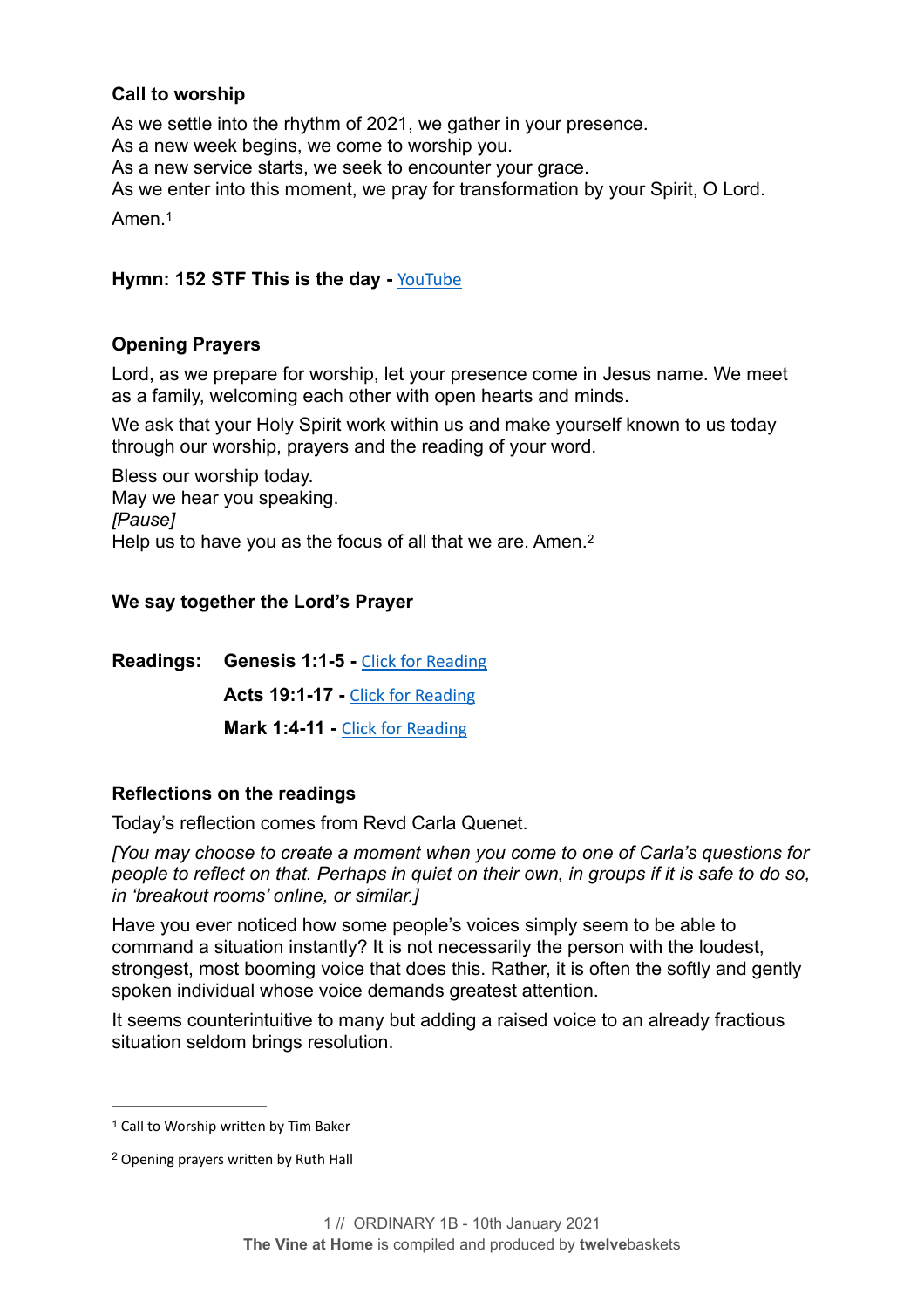#### **Have you ever heard people of peace speak? What words did they use? How did their physical voice sound? How did you/others respond?**

Today's readings remind us of the power of the voice and speech (but not necessarily just that of humans):

In Genesis 1:1-4 we hear how God begins to speak creation into being, first separating light and dark. In verse 3 we read:

*"Then God said, "Let there be light", and there was light."* 

Notice the creative power of God displayed in the seemingly simple yet profound act of speech. We are then told that God goes on to name the light day, and the dark, night. Fundamental rhythms that we continue to experience as humans and could be defined as the basis of life.

#### **Read Genesis 1:1-4 again and as you do, encourage yourself (and others) to reflect on the passage by asking 'I wonder' questions. For example, 'I wonder if God's voice was audible?' or 'I wonder why God spoke when no other living thing was present?'**

In Psalm 29 we hear the voice of God but this time we find it within the context of a storm. The Psalmist raises their praise to God, opening the Psalm with:

*Ascribe to the Lord, O heavenly beings, ascribe to the Lord glory and strength.* 

*Ascribe to the Lord the glory of his name; worship the Lord in holy splendour.* 

Or as The Message writes:

Bravo, God, bravo! Gods and all angels shout, "Encore!"

In awe before the glory, in awe before God's visible power.

Stand at attention! Dress your best to honour him!

Both versions clearly communicate the awesome nature of God and recognise what our response ought to be. Yet enveloped within this text there seems to be the feeling that the voice of God is less to be feared and more to be respected. The voice of God alone can do more than humans ever hope to do even if they used all the resources available to them. The Psalm doesn't end with a call for people to revere God, but instead we are offered the prayerful and encouraging words:

*"May the Lord give strength to his people! May the Lord bless his people with peace."* (Psalm 29:11, NRSV).

We are reminded in the midst of the noise, chaos and drama of the storm that God can and does distil peace.

#### **Have you ever experienced the peace of God within a stormy period of your life? How did it feel? How did you respond?**

In Acts 19 we meet a group of disciples in Corinth. They have clearly misunderstood the message which John the Baptist proclaimed as they were living out their faith with an obscured understanding. Paul reminds them of the need to be baptised into Christ and to be filled with the Holy Spirit. When Paul lays hands upon those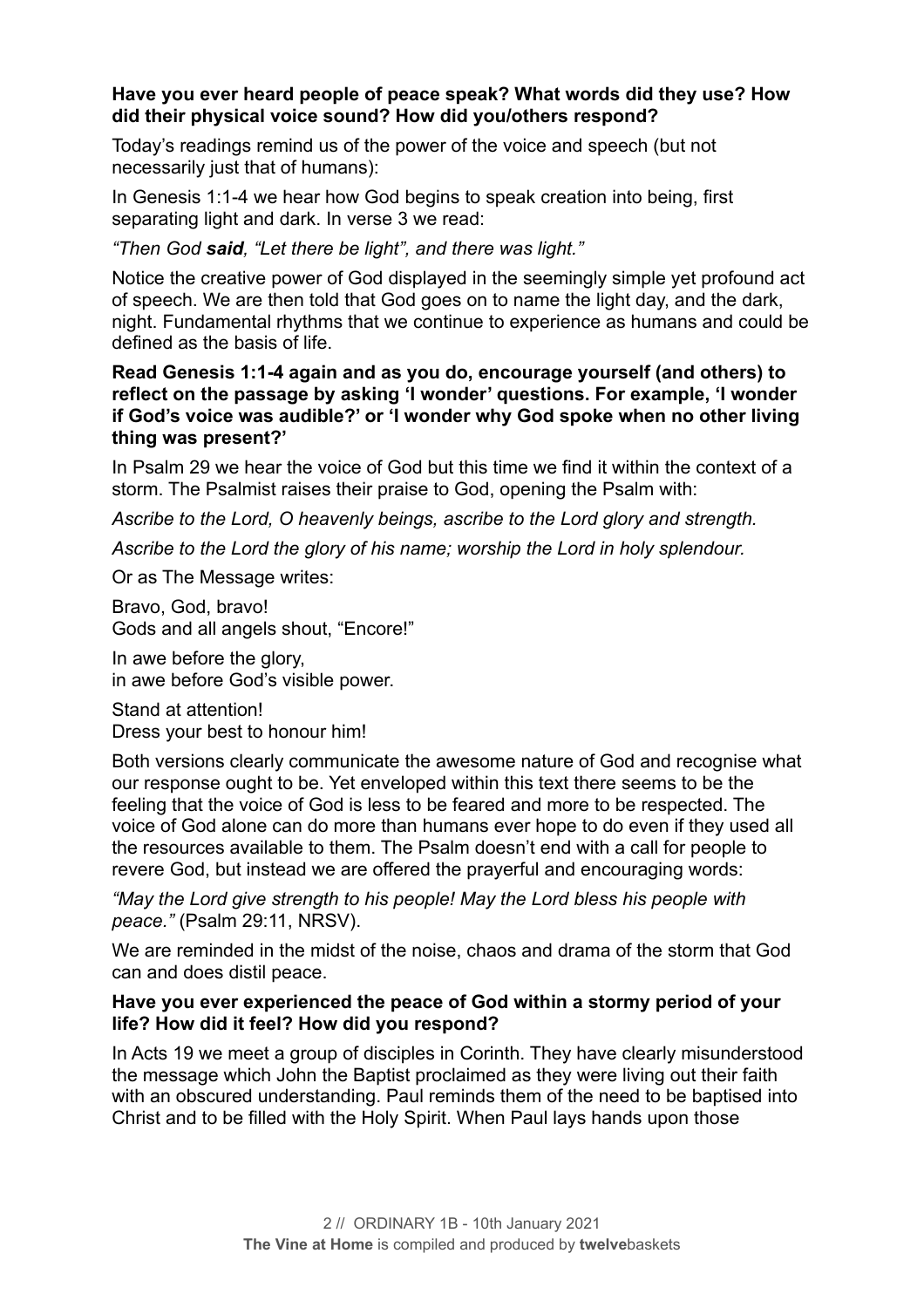gathered they proceed to speak in tongues and prophesised; surely in this act they both praised and were encouraged to point people towards the triune God.

The passage continues, notice, and we are told that Paul goes and **speaks boldly** in the synagogue for three months, arguing persuasively about the Kingdom of God. Paul clearly perseveres with this congregation, before he finally leaves when people stubbornly refused to listen; but his act of proclamation, alongside these disciples continued until all of Asia had heard the good news.

#### **Have you ever experienced a situation where people stubbornly refused to listen? What did you do? Why? What would motivate you to continue sharing the Good News?**

Today's readings beautifully and profoundly remind us the wonder of a voice. We are reminded of the awesome nature of God, that he simply spoke creation into being. We are reminded of the power of God in the way his voice is heard in the midst of a mighty storm. We recognise, through the role of John the Baptist, the part we can play in proclaiming God but yet we need to be cautious that we share the message in such a way that those who hear fully comprehend.

Communication goes beyond words alone, we perhaps notice this in the very act of creation.

#### <span id="page-3-1"></span>**In what ways has God called you to communicate the Good News and point people to Jesus? How will you respond? [3](#page-3-0)**

*[You might like to watch* [The Vine Video - Andrew's Story](https://www.theworshipcloud.com/view/store/twelvebaskets-vine-video-andrew-s-story-the-story-project-vine-video-10th-january-2021) - *how would you articulate your story today? Watch more stories at thestoryproject.org.uk.]* 

#### **Prayers of intercession**

Father God, we thank you for your gift of creation. We praise you for the beauty and goodness you have made.

We pray, that we may be filled with a spirit of concern for our environment and resources. Help us to pursue responsible stewardship, protecting and redeeming the habitats of the earth you have created. We pray for those countries in Latin America where extensive deforestation is causing decreasing biodiversity through habitat loss.

We hold in our hearts people involved in agriculture in the UK. Help us continue to provide the best standards of care for our farm animals, advocating for high welfare in our food supply chains even in an uncertain market.

Guide our governments to be key forces in addressing climate change and enabling large companies to be prioritising sustainable methods of production and distribution, leading by example.

Lead our scientists, innovating ways to help reduce our impact on your planet, give them wisdom and keep encouraging their work to restore the planet.

<span id="page-3-2"></span>4

Through Jesus Christ our Lord, Amen.

[4](#page-3-2)

<span id="page-3-0"></span><sup>&</sup>lt;sup>[3](#page-3-1)</sup> Reflection written by Carla Quenet

Prayers of intercession written by Ruth Hall